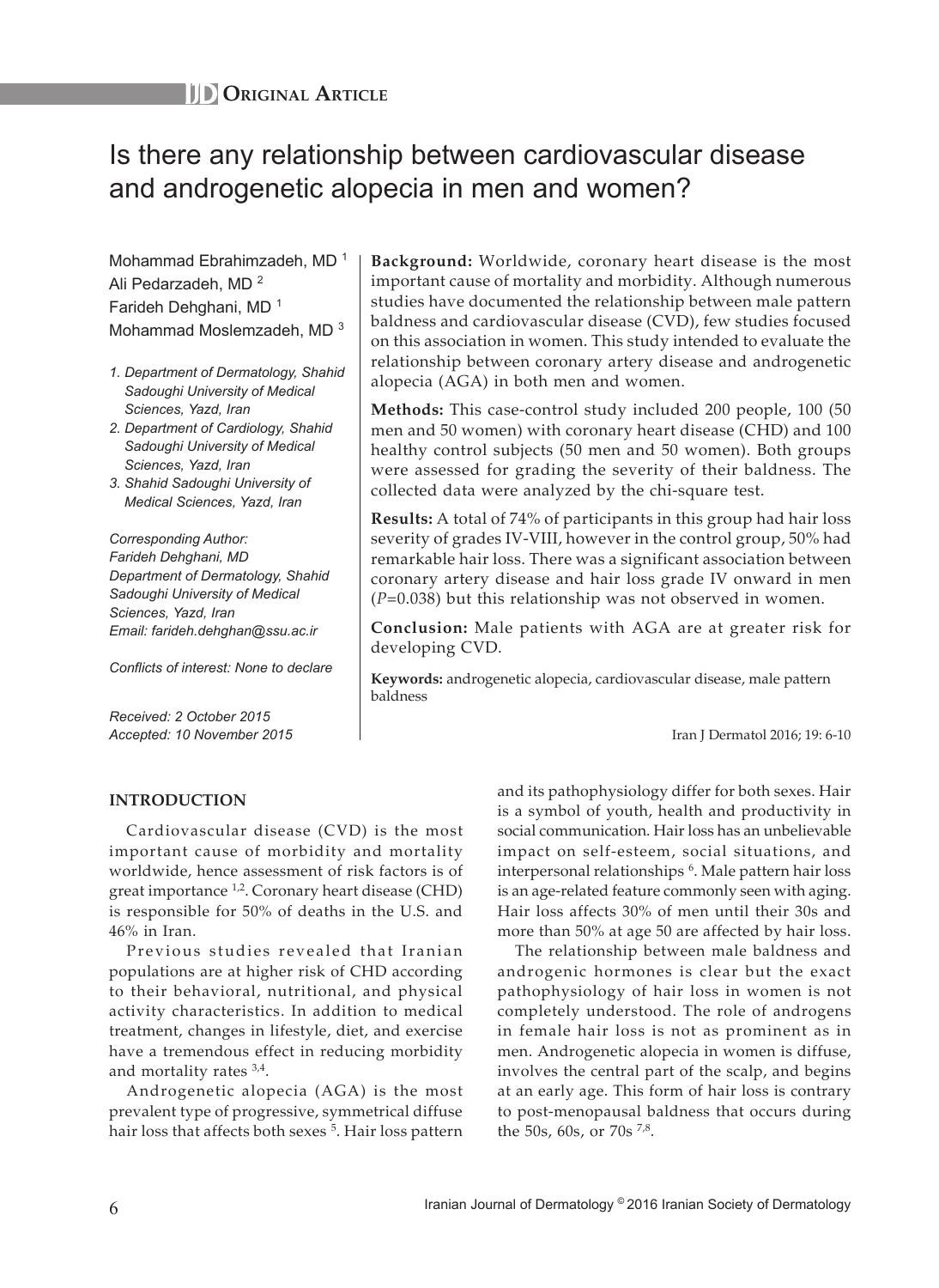A number of surveys have reported that AGA is more common in patients with CVD but their exact relationship is still unknown 1,3,9. Accurate and rapid identification of persons at risk and control of risk factors may be helpful in reducing morbidity and mortality associated with CVD. Individuals with AGA are more susceptible to CHD; hence screening people with AGA for CVD at a younger age may be suggested.

### **PARTICIPANTS AND METHODS**

This cross-sectional study enrolled 200 patients (100 males and 100 females) aged between 50- 70 years. We chose patients who referred to Afshar Hospital (Yazd, Iran) during the year 2012. Inclusion criteria comprised: all patients with myocardial infarction, individuals who had undergone bypass surgery or angioplasty, and had at least 50% stenosis in one coronary vessel on angiography. The control group consisted of people with normal angiography results. Patients in both groups were examined and we determined the amount of hair loss. The Hamilton-Norwood grading for men and Ludwig scale for women were used to classify baldness 10,11.

## **RESULTS**

From 200 people that participated in our study, half suffered from coronary artery disease (CAD); the other half consisted of normal individuals defined as those who did not have a history of myocardial infarction, bypass surgery or angioplasty, and normal angiography results.

Table 1 shows the distribution of male baldness in the study and control groups. Among 50 men with CVD 92% experienced hair loss. This figure was 80% in the control group. Overall, no significant relationship existed between hair loss and CVD in men [odds ratio (OR): 2.87; *P*=0.148). Chi-square analysis was used to evaluate and compare the severity of hair loss in both groups. A statistical significant association between the severity of hair loss and CAD existed in patients with CAD (*P*=0.038). A total of 74% of participants in this group had hair loss severity of grades IV-VIII, however in the control group, 50% had remarkable hair loss (Figure 1).

In the CHD group, 66% (32/50) of women had some degree of hair loss upon examination. In the control group, 46% had female pattern baldness (OR: 2.27; *P*=0.069). This finding showed a nonsignificant relationship between hair loss and CVD in women (Table 2). Unlike men, we did not observe any statistical significant association between the severity of hair loss and heart disease

| <b>Table 1.</b> Distribution of male baldness in the study and control |  |  |  |
|------------------------------------------------------------------------|--|--|--|
| groups.                                                                |  |  |  |

|               | <b>Hair loss</b> | No hair loss  |
|---------------|------------------|---------------|
|               | Frequency (%)    | Frequency (%) |
| Control group | 40 (80)          | 10(20)        |
| Study group   | 46 (92)          | 4 (8)         |



**Figure 1.** Comparison of male baldness severity in the study and control groups.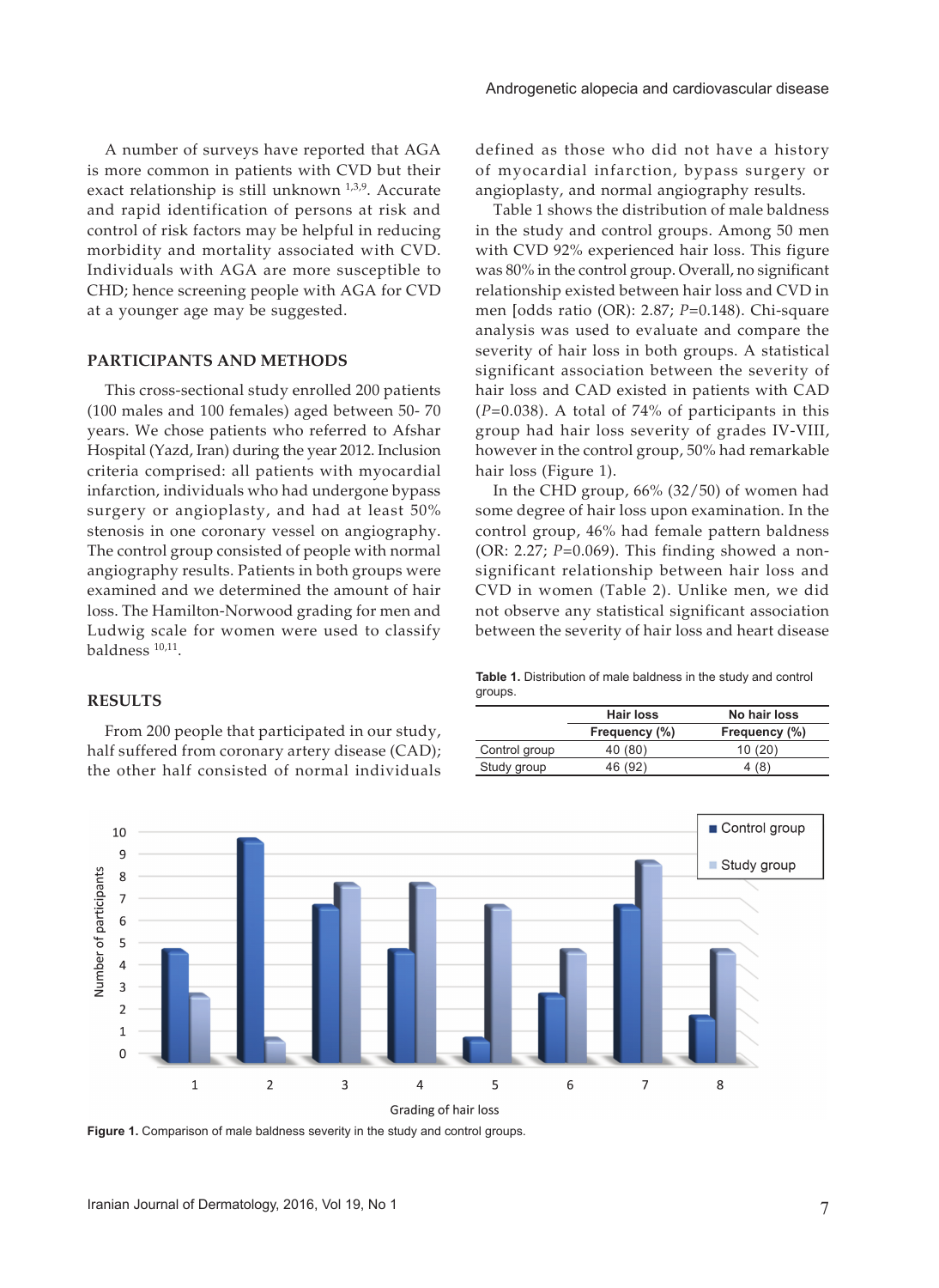**Table 2.** Distribution of female pattern baldness in the study and control groups.

|               | Hair loss     | No hair loss  |  |  |
|---------------|---------------|---------------|--|--|
|               | Frequency (%) | Frequency (%) |  |  |
| Control group | 23(46)        | 27(54)        |  |  |
| Study group   | 33(66)        | 17(34)        |  |  |

in women (*P*=0.966). Among female patients with CVD, 54.5% had grade I, 39.4% had grade II, and 6.1% had grade III hair loss. In the control group there were 47.8% of women with grade I hair loss, whereas 52.2% had grade II hair loss. None of the women had grade III hair loss (Figure.2).

## **DISCUSSION**

Results of this study, as with other studies along this line, revealed a significant association between CAD and hair loss of grade IV onward. The current study, however, was unique because of the investigation on both men and women, and the use of angiography for selection of the control population.

Coronary heart disease is increasing daily and this disease is the most important cause of mortality. Accurate diagnosis of at risk people and control of risk factors may be helpful in decreasing complications. However because people with AGA appear to be at risk for CVD, it may be suggested that screening of people with AGA for CVD at a younger age may reduce the mortality rate of this disease<sup>12</sup>.

The major difference between our study and

previous studies was the simultaneous investigation on both men and women. Most surveys only studied males 13-18. Mansouri *et al*. and Farajzadeh *et al*. only investigated females 3,19.

Among 200 patients in our study, there were 100 men and 100 women. We selected 100 patients without CAD and 100 patients with CAD. A study performed by Arias–Santiago *et al*. divided 154 patients into two groups of 77 subjects (40 males and 37 females) with or without  $AGA<sup>1</sup>$ . Another study enrolled 50 men with AGA and 31 with normal hair growth 13. In one study, Moravej *et al*. investigated 200 patients with CHD as defined by 50% stenosis in at least one of the large epicardial vessels. The control group comprised 200 people with normal angiography results (less than 50% stenosis in coronary vessels)  $15$ .

Both men and women were investigated simultaneously in two studies. Arias–Santiago *et al*. investigated the relationship between AGA and risk factors for CVD. Results of this study revealed that carotid ultrasound and metabolic syndrome assessment could be useful screening methods to detect the risk of developing CVD in male and female patients with early-onset AGA and signal a potential opportunity for early preventive treatment<sup>1</sup>.

In a cohort study, Schnohr *et al*. studied 13000 males and females who initially had no evidence of CHD. During the 12-year follow up, 750 participants suffered from myocardial infarction. Schnohr *et al*. found a significant relationship between male baldness and myocardial infarction, however



**Figure 2.** Comparison of female baldness severity in the study and control groups.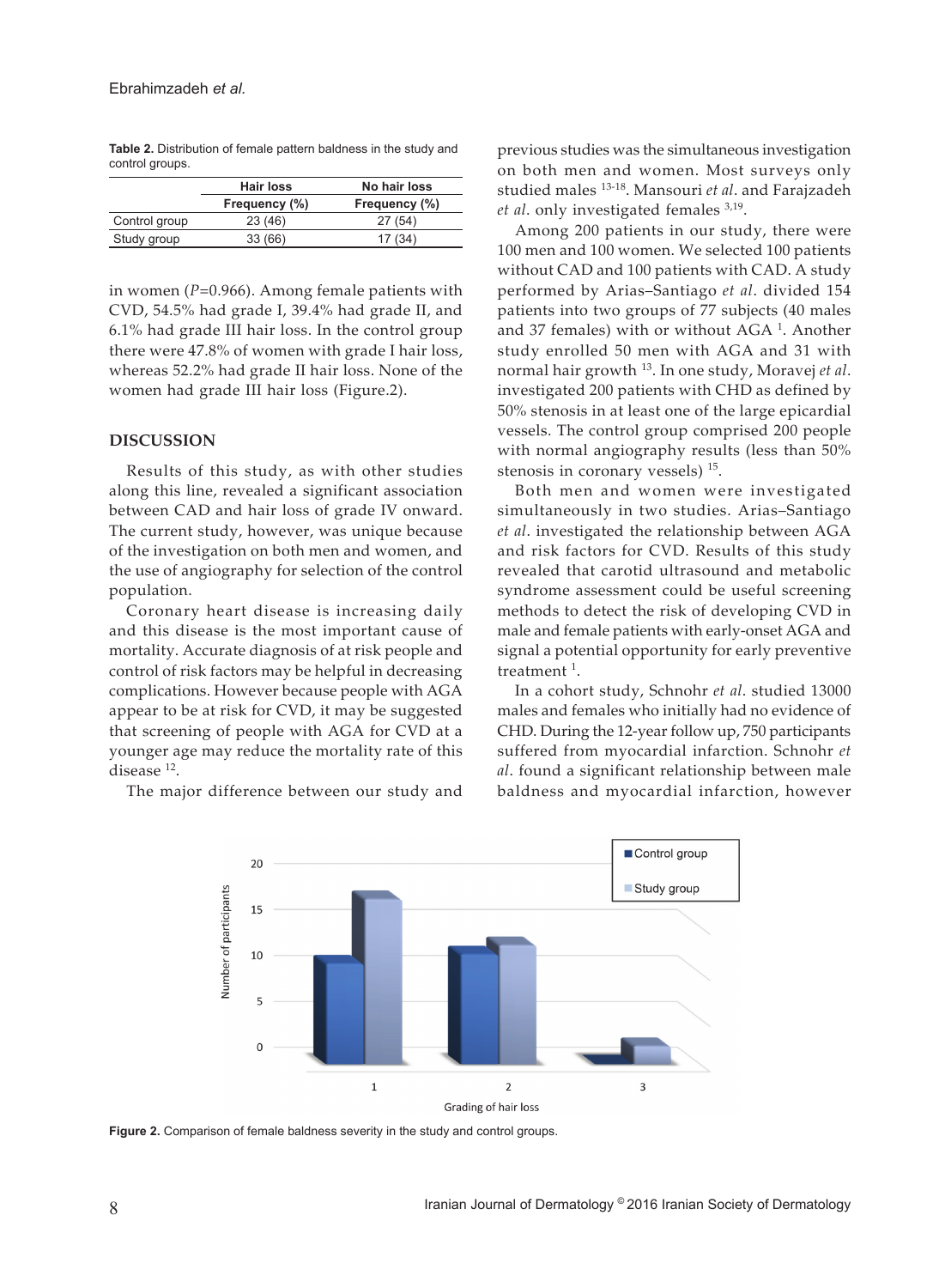this association was not statistical significant for women <sup>20</sup>. Results of this study agreed with our investigation where we found a significant relationship between male baldness and CAD. In the current study, this association was not meaningful for women. However, in some studies that enrolled only females, the results differed compared to the current study.

Mansouri *et al*. studied the association between AGA and CVD in women. A total of 106 women under 55 years of age underwent coronary angiography. They suggested that female pattern hair loss was a possible risk factor for CHD  $^3$ .

Farajzadeh *et al*. assessed lipid profiles in 82 people with or without female pattern alopecia. They concluded that lipid profiles, especially lipoprotein (a), were the most important risk factor for CAD. Thus, lipid profiles in women with female pattern hair loss should be investigated. In cases of abnormal test results, they should be referred to a cardiologist 19.

Most previous studies have focused on this association in men. The majority have stressed that bald men are at higher risk for CHD compared to men who are not bald. Moravej *et al*. studied 400 men who underwent angiography procedures for diagnosis of CAD. They concluded that patients who have AGA grade III and above were at greater risk for CHD compared to people without AGA <sup>15</sup>.

Matilainen *et al*. investigated the relationship between early onset AGA and CVD. In this casecontrol study, 85 men who underwent coronary revascularization enrolled. Their results confirmed the relationship between early onset AGA and severe CHD 14. Lotufo *et al*. evaluated the association between AGA and risk factors for CVD. The vertex type of AGA and CAD had the highest correlation <sup>16</sup>.

Although most studies supported the positive association between AGA and CVD, some investigations had results. Shahar *et al*. examined the relation of baldness pattern to carotid intimal– medial thickness. They suggested that male pattern baldness was not associated with elevated CHD risk 18.

Although previous articles concluded that a relationship existed, but in some cases conflicting results were reported. In our study we observed a meaningful association between the severity of baldness and CAD in male patients (*P*=0.038) but this relationship did not exist among women with

hair loss. We enrolled 200 patients aged 50–70 years in this study, however most studies revealed that younger patients with severe early onset AGA have at higher risk of CHD. Hence, if we had considered younger people in our investigation, the results of this study would have been more practical, especially because age alone is a risk factor for CVD and in men CAD occurs at a younger age.

The *P*=0.069 suggested that if the sample size had been bigger, we could have detected a significant relationship between hair loss and CVD in women.

In conclusion, we observed a statistical significant association between severity of male baldness and CVD. However, this relationship was not observed among women with AGA. The latter finding contrasted other studies that focused on this association in women. As with most previous studies, we have suggested that the presence of AGA may help identify men at risk of CHD.

#### **Acknowledgment**

This study was supported by the Vice Chancellor for Research Affairs, Yazd University of Medical Sciences. This paper was derived from a thesis by Mohammad Moslemzadeh, medical student at Yazd University of Medical Sciences.

### **REFERENCES**

- 1. Arias-Santiago S, Gutiérrez-Salmerón MT, Castellote-Caballero L, et al. Androgenetic alopecia and cardiovascular risk factors in men and women: a comparative study. J Am Acad Dermatol. 2010;63(3):420- 9.
- 2. Bagheri B, Shokrzadeh M, Mokhberi V, et al. Association between serum iron and the severity of coronary artery disease. Int Cardiovasc Res J. 2013;7(3):95-8.
- 3. Mansouri P, Mortazavi M, Eslami M, et al. Androgenetic alopecia and coronary artery disease in women. Dermatol Online J. 2005;11(3):2.
- 4. Ebrahimi M, Kazemi-Bajestani SM, Ghayour-Mobarhan M, et al. Coronary artery disease and its risk factors status in Iran: A review. Iran Red Crescent Med J. 2011;13(9):610- 23.
- 5. Sharma L, Dubey A, Gupta PR, et al. Androgenetic alopecia and risk of coronary artery disease. Indian Dermatol Online J. 2013;4(4):283-7.
- 6. Schmitt JV, Ribeiro CF, Souza FH, et al. Hair loss perception and symptoms of depression in female outpatients attending a general dermatology clinic. An Bras Dermatol. 2012;87(3):412-7.
- 7. Nilforoushzadeh MA, Hosseini SM, Fatemi Naeini F, et